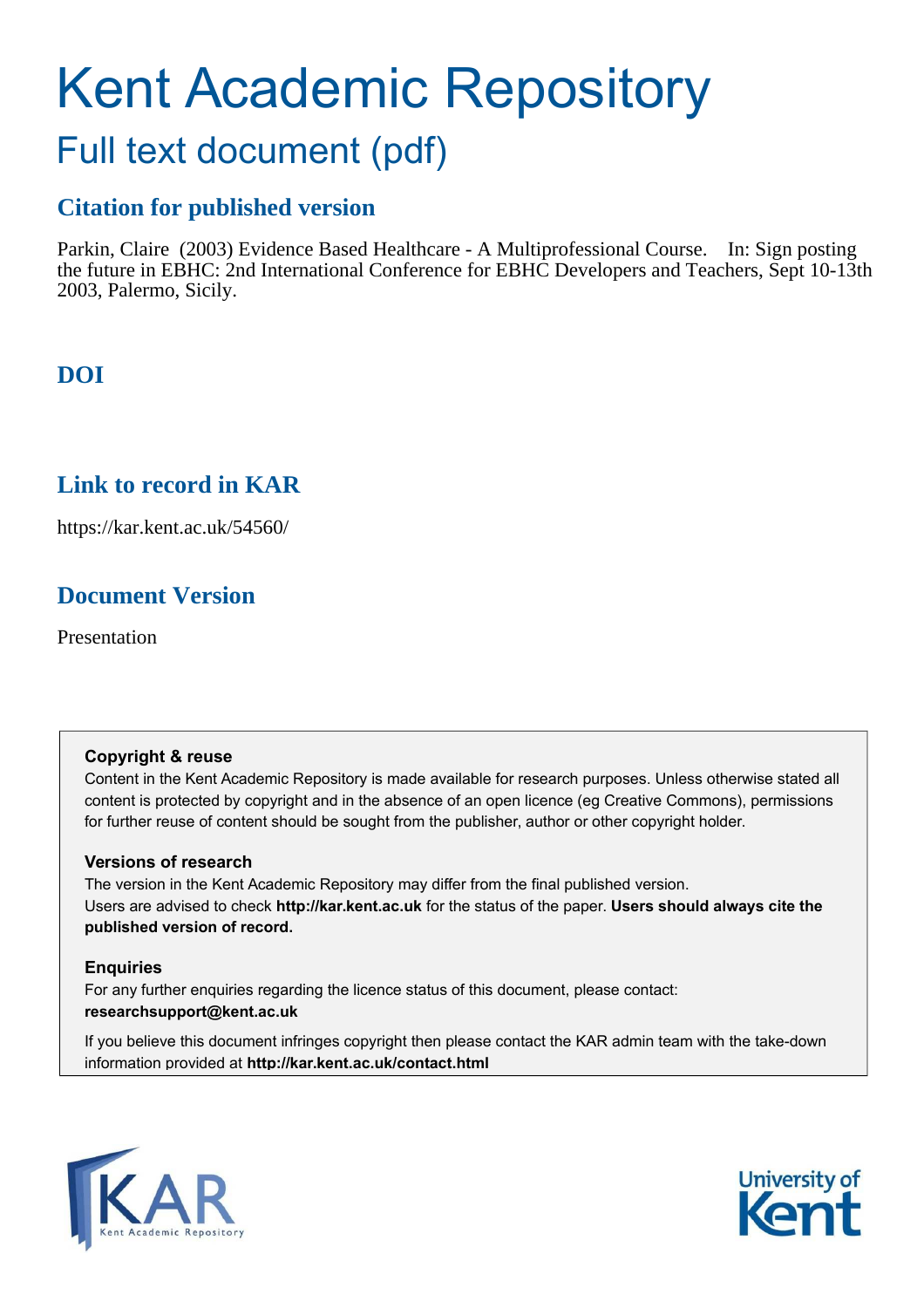# **Introduction**

**Evidence Based Health Care (EBHC) course - Royal Brompton and Harefield NHS Trust**

**6 days over 6 consecutive weeks, twice a year.** 

**Multiprofessional - participants from all disciplines**

**Devised a course which is experiential and innovative moving away from the formal structure of lecture sessions to small group work particularly directed to explore areas of clinical interest to each participant**

**Each course can take 40 candidates - > 300 healthcare professionals**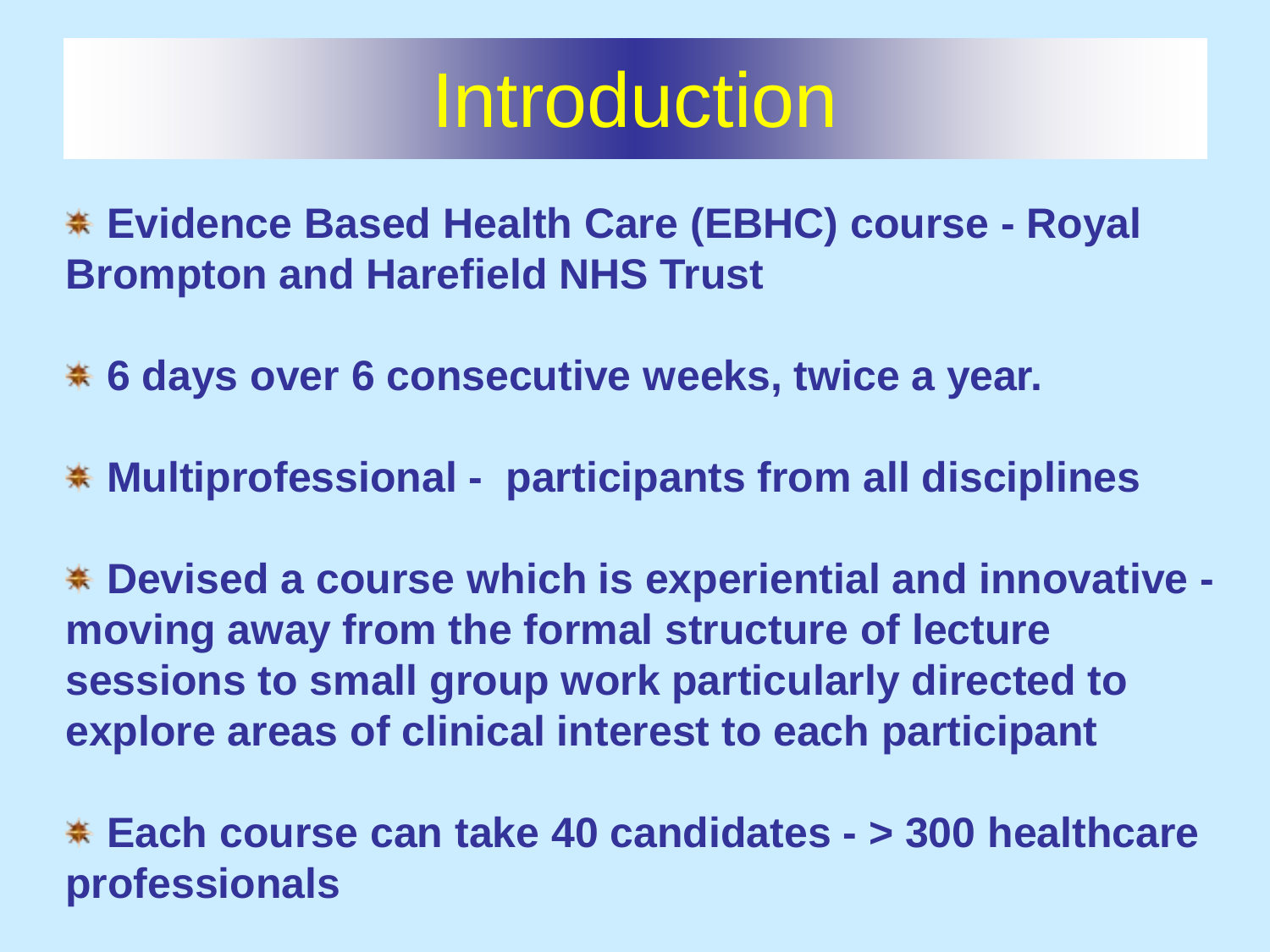

**Enable students to gain knowledge and understanding in the theory and application of EBHC principles, acquiring skills in the application of these to contemporary clinical practice**

**To pool professional experience in order that the multidisciplinary team can appraise evidence as they would when faced with complex multidisciplinary patient care challenges**

**To develop critical appraisal and critical thinking skills, so that students are able to critically consume research and use this knowledge to shape their practice**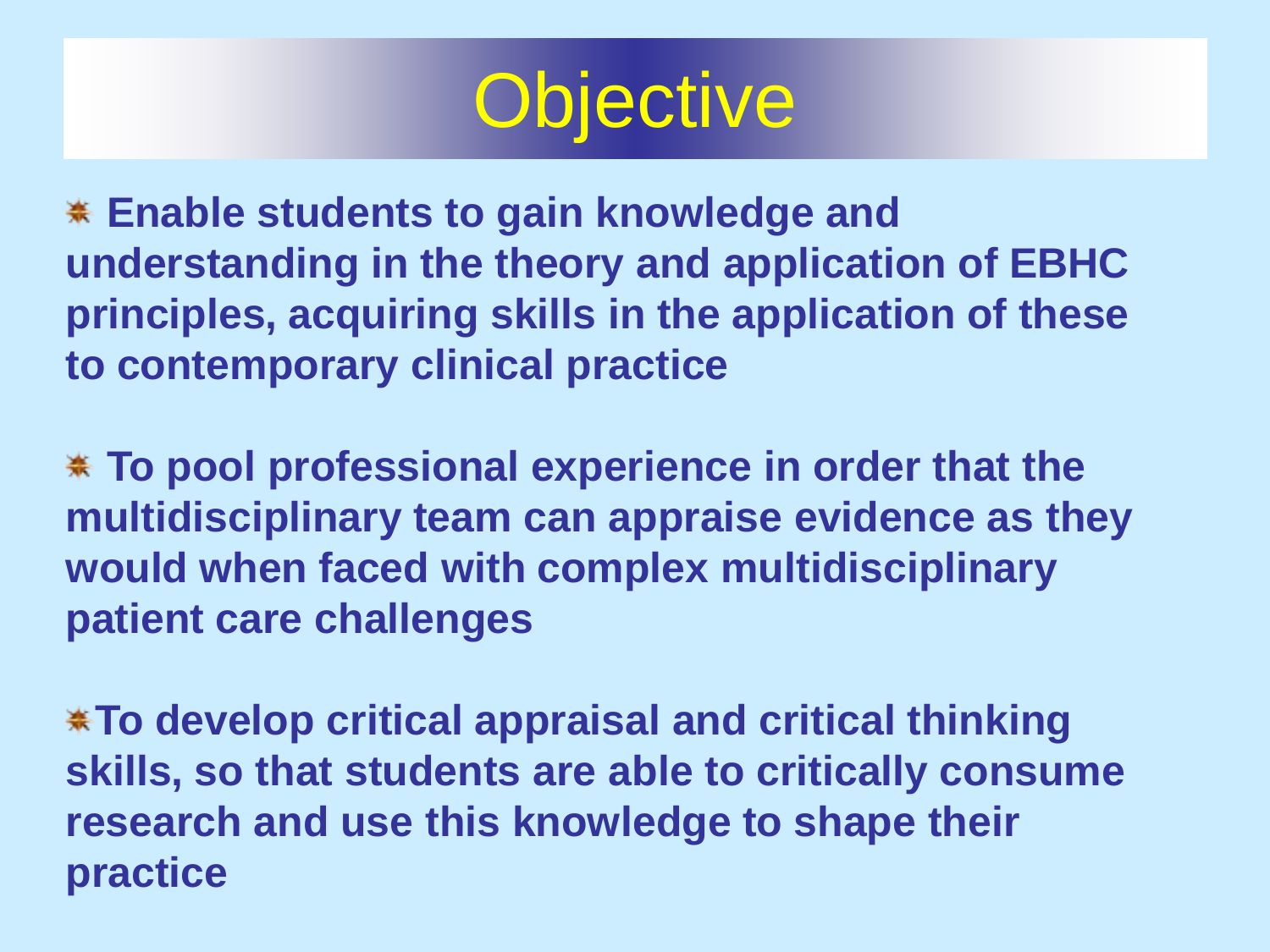# Teaching & Learning Methods

**Variety of teaching and learning methods - including lead lectures, workshops, small group work and roleplay.** 

### **Two core texts provide supportive material for students**



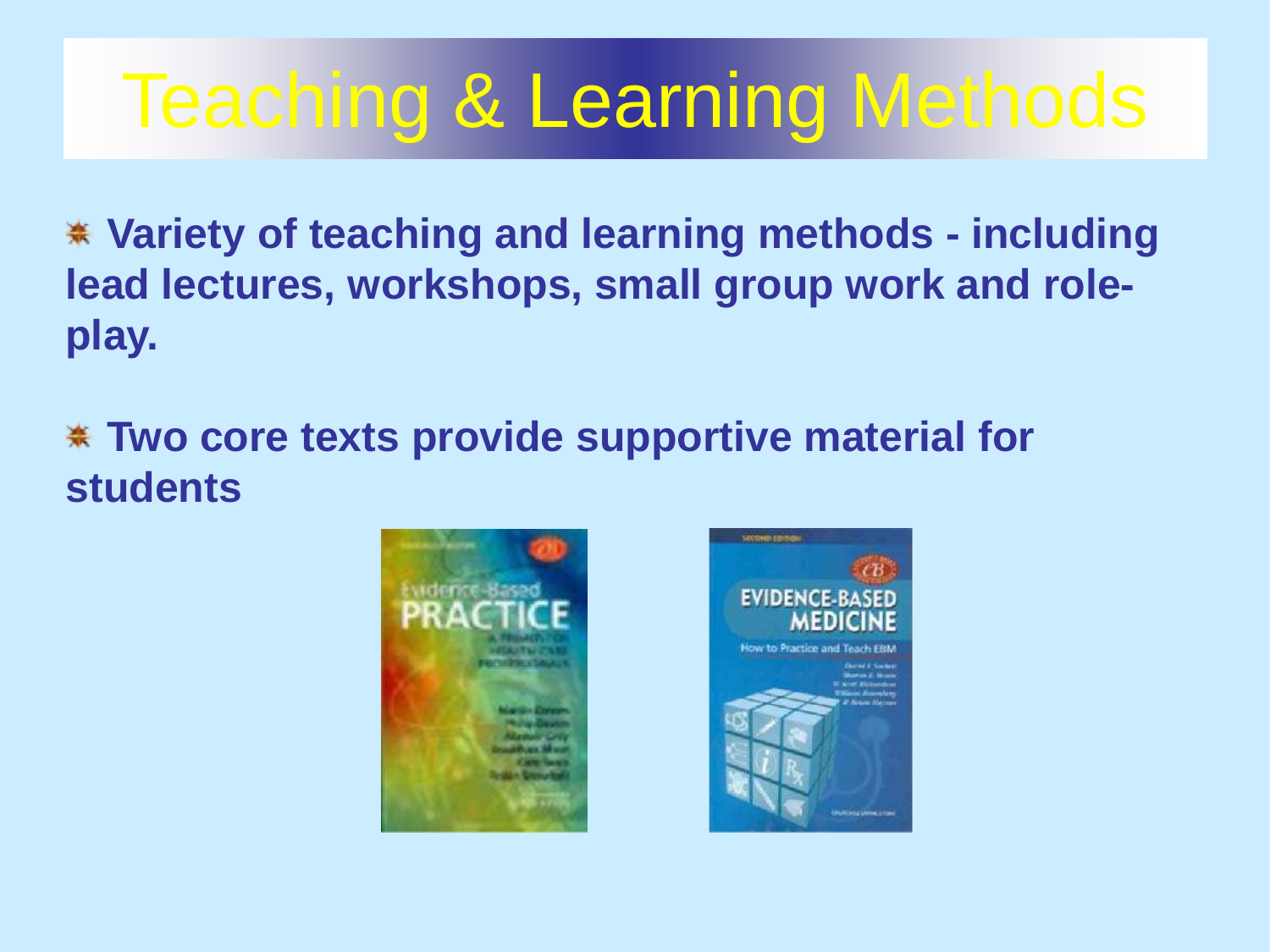

**The faculty includes an emeritus professor, a respiratory doctor, a research practitioner, a research department head, an education department head, a nursing sister/lecturer and a dietician**

**In order to retain a multiprofessional faculty, we encourage previous students who performed well, to repeat the course and undertake training to facilitate small group work**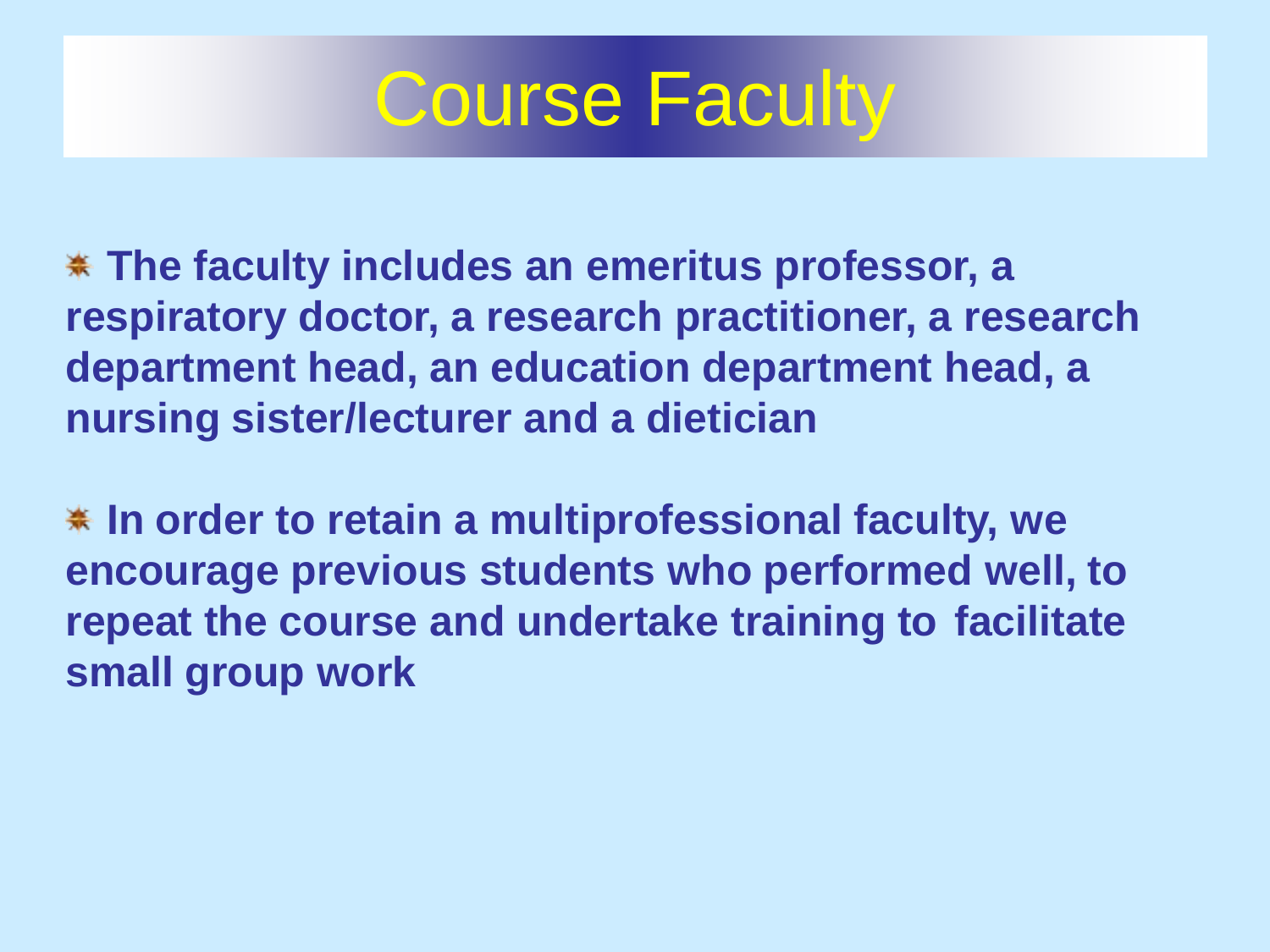# Course Assessment

**Students required to complete directed study on a weekly basis >> reviewed in small group sessions following week allowing students to explore EBHC principles & feedback their own work in a safe and supportive learning environment**

- **These methods enable faculty members to ensure that students have conceptualised and applied new knowledge into their clinical practice**
- **Students are required to search for the evidence, assess its validity and relevance to a clinical case/question of their choice and present this to the group on the final day**
- **This course is also a higher degree module (Imperial College) MSc Cardiorespiratory, MSc Paediatric Critical Care, MSc Critical Care and Post Graduate Diploma. These students must provide a written assignment related to applying evidence based healthcare principles to their own clinical practice (3000 words) and to complete an end of year examination paper**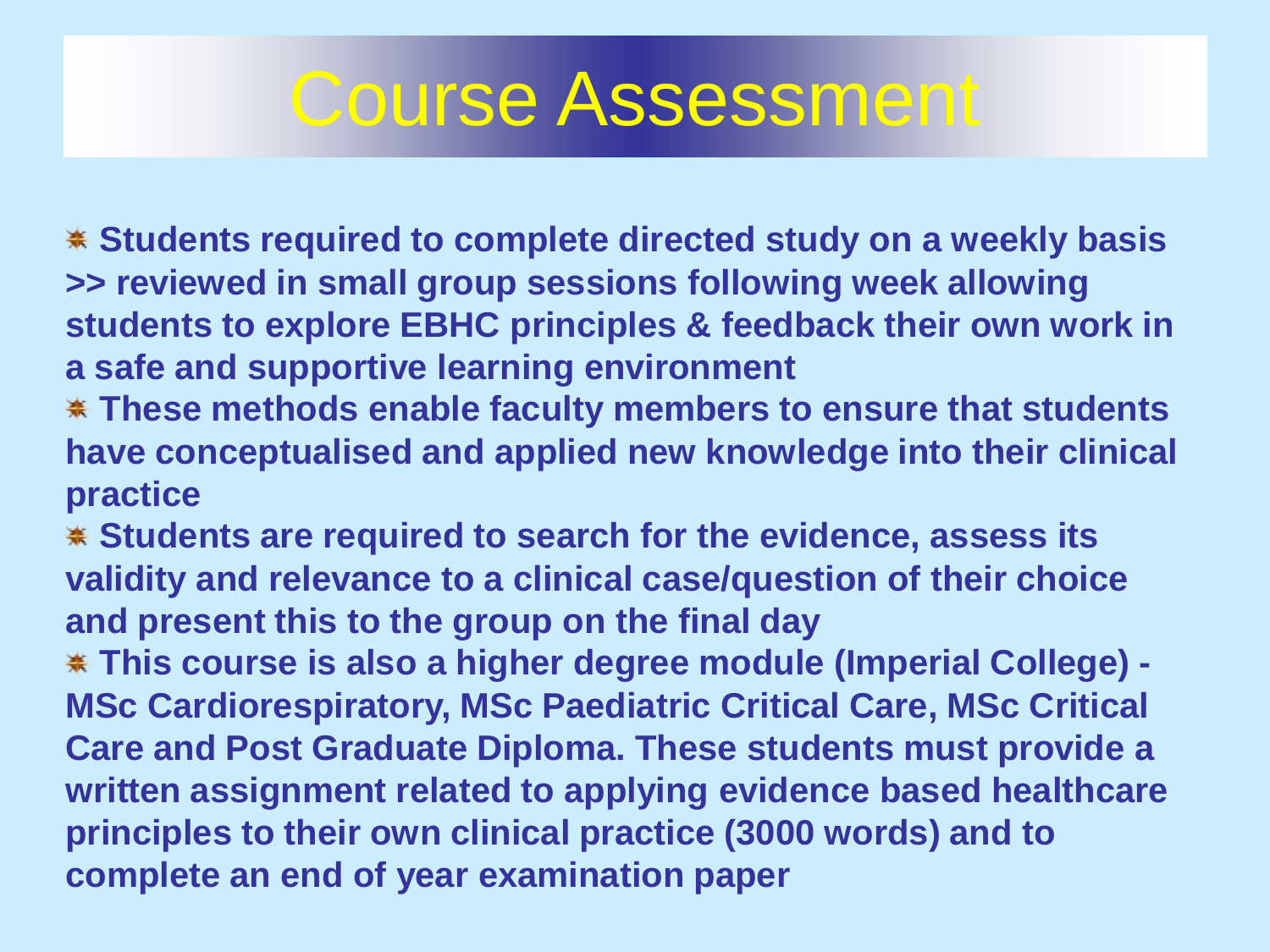## Course Content

### Core Lectures

- Diagnostic tests**\***
- Searching the literature
- Effectiveness of treatment\*
- Prognosis**\***
- Systematic reviews**\***
- Clinical governance
- **\*** These areas are explored in more depth with homework and small group work.
- Principles of EBHC
- Rigour in research common criticisms, research design, data collection, interpretation, communication, plausible/coherent account of the phenomena under scrutiny
- Sampling reliability, validity, data collection, bias
- The place of quantitative research in EBHC current controversies, differing traditions
- Definition of evidence
- Introduction to the concept of using best evidence in clinical practice
- What is good evidence? What kind of questions, what kind of decisions? What is evidence based health care? How do I search the literature?
- Identifying the evidence
- Diagnostic tests and their value
- Prognostic indicators and their clinical application
- Future of evidence based health care measuring outcomes so that pre test probability, post test probability and their likelihood ratios become more important
- Critical evaluation of a diagnostic test paper using questions related to a clinical scenario
- Effectiveness of treatment critical appraisal of RCT's, Calculation of NNT, RR, ARR. Explanation, calculation and use of CI's
- Critical appraisal of systematic reviews the Cochrane collaboration. Use of OR
- Clinical governance and audit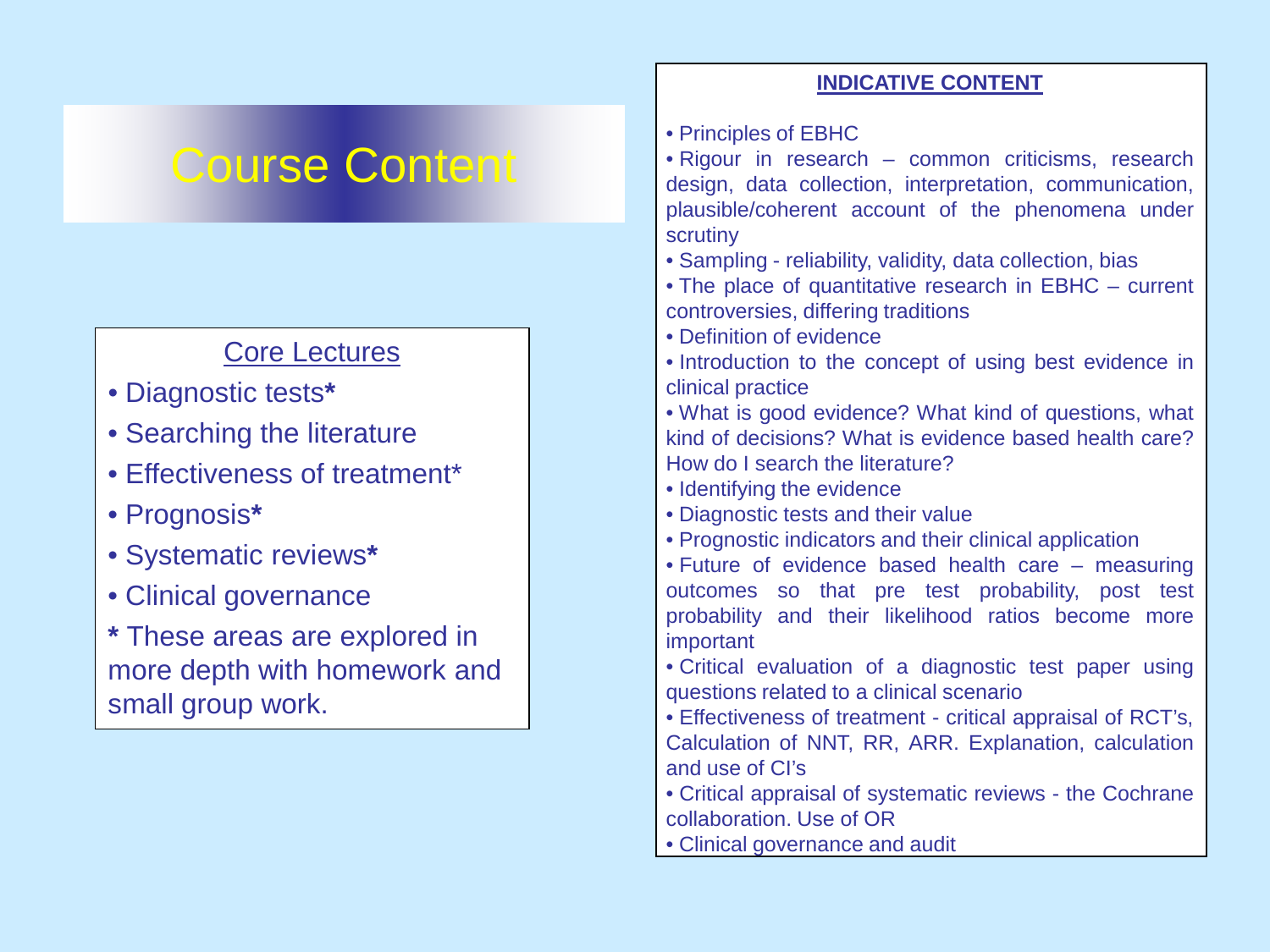# Student Evaluations

\* Each cohort of students evaluate their course \* Combined results of evaluations for the last four courses: Q1&2:



 As you can see, the stated course objectives and the personal objectives of the students, are well met